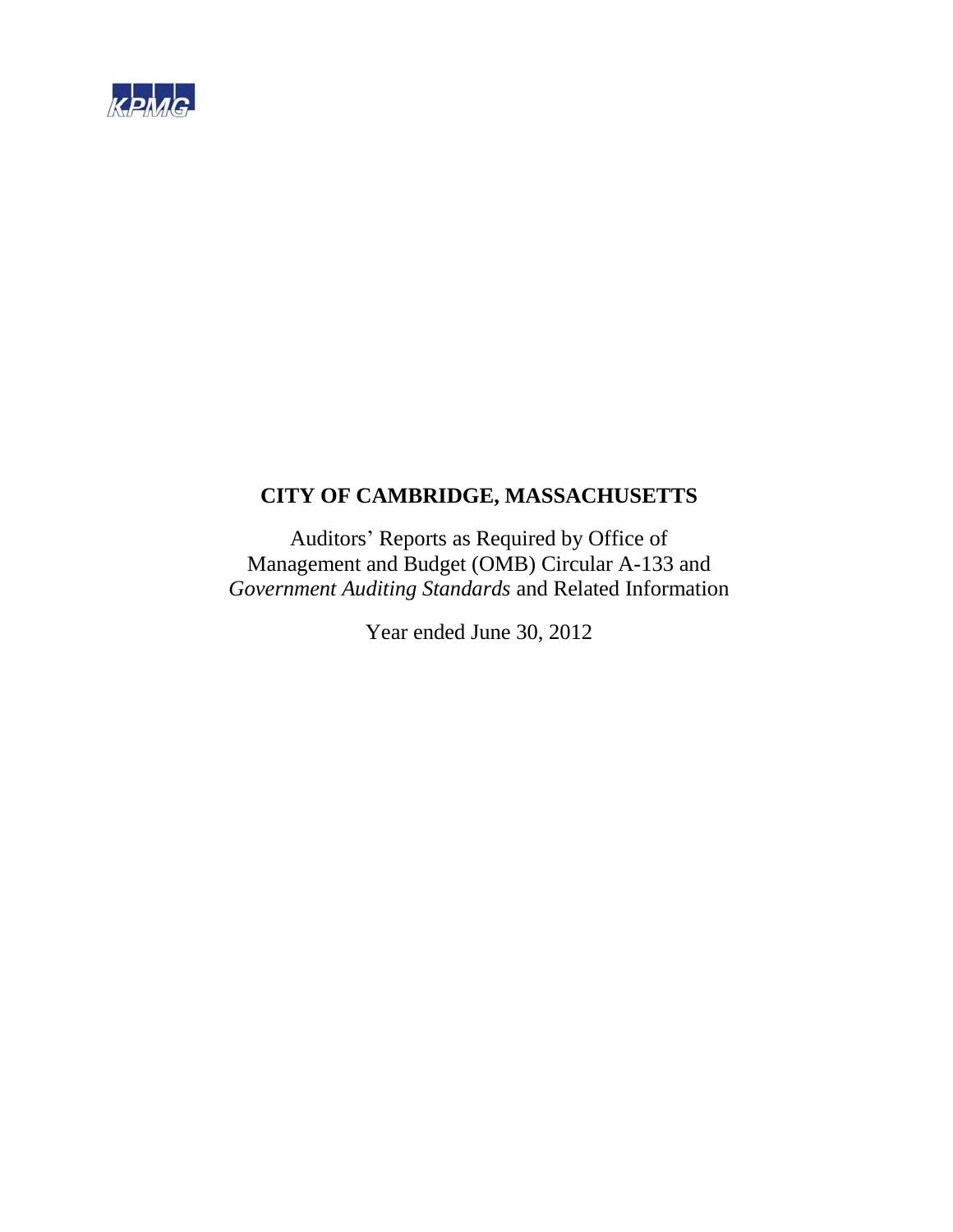# **CITY OF CAMBRIDGE, MASSACHUSETTS**

Auditors' Reports as Required by Office of Management and Budget (OMB) Circular A-133 and *Government Auditing Standards* and Related Information

Year ended June 30, 2012

### **Table of Contents**

|                                                                                                                                                                                                                     | Page        |
|---------------------------------------------------------------------------------------------------------------------------------------------------------------------------------------------------------------------|-------------|
| Independent Auditors' Report on Compliance with Requirements That Could Have a Direct and<br>Material Effect on Each Major Program and on Internal Control over Compliance in<br>Accordance with OMB Circular A-133 | Exhibit I   |
| Schedule of Expenditures of Federal Awards                                                                                                                                                                          | Exhibit II  |
| Report on Internal Control over Financial Reporting and on Compliance and Other Matters<br>Based on an Audit of Financial Statements Performed in Accordance with Government<br><b>Auditing Standards</b>           | Exhibit III |
| Schedule of Findings and Questioned Costs                                                                                                                                                                           | Exhibit IV  |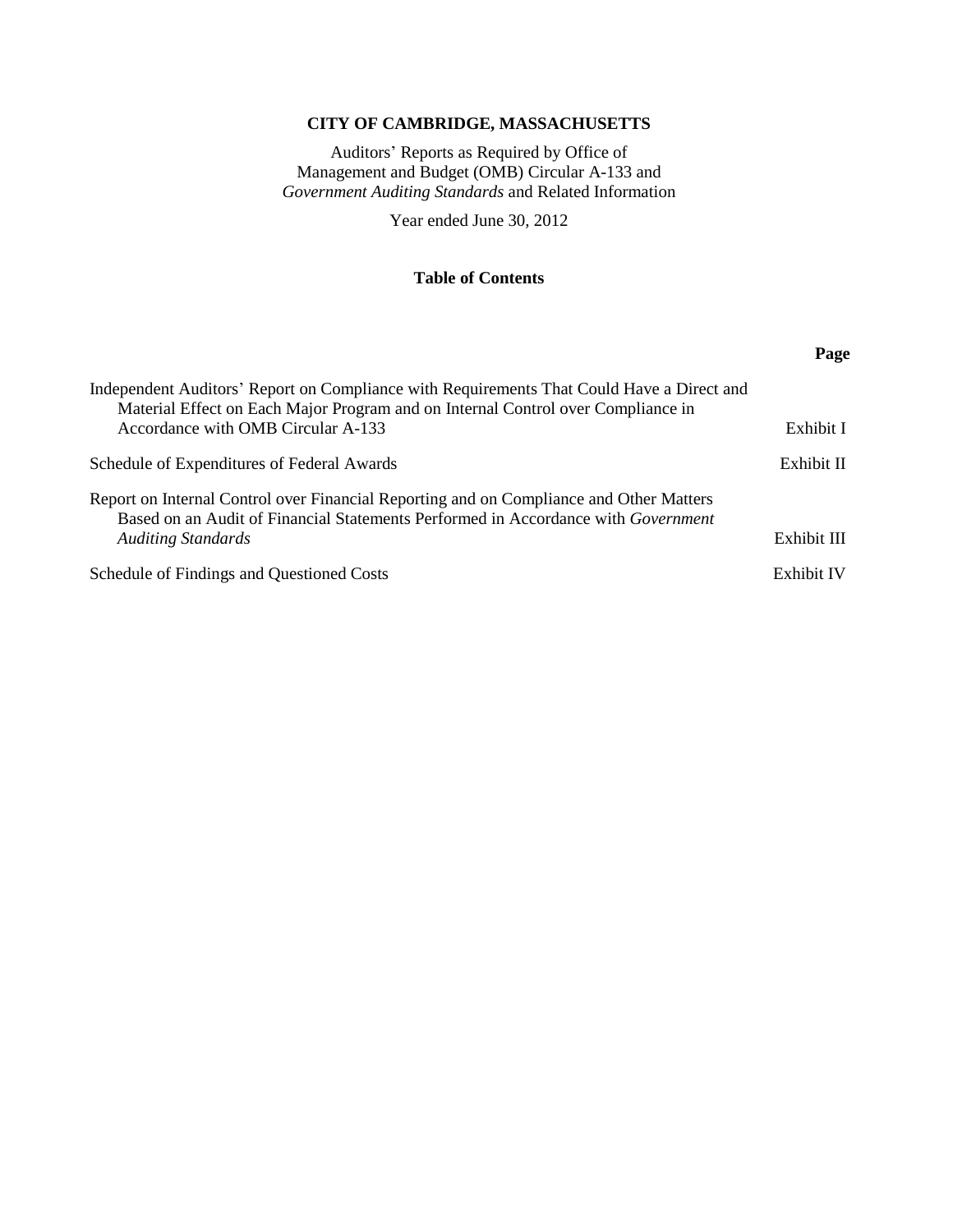

**KPMG LLP**  Two Financial Center 60 South Street Boston, MA 02111

#### **Independent Auditors' Report on Compliance with Requirements That Could Have a Direct and Material Effect on Each Major Program and on Internal Control over Compliance in Accordance with OMB Circular A-133**

The Honorable Mayor and City Council City of Cambridge, Massachusetts:

#### **Compliance**

We have audited the compliance of the City of Cambridge, Massachusetts (the City), with the types of compliance requirements described in the U.S. Office of Management and Budget (OMB) *Circular A-133 Compliance Supplement* that could have a direct and material effect on each of the City's major federal programs for the year ended June 30, 2012. The City's major federal programs are identified in the summary of auditors' results section of the accompanying schedule of findings and questioned costs (Exhibit IV). Compliance with the requirements of laws, regulations, contracts, and grants applicable to each of its major federal programs is the responsibility of the City's management. Our responsibility is to express an opinion on the City's compliance based on our audit.

The City's basic financial statements include the operations of the Cambridge Health Alliance (CHA), a discretely presented component unit, which received federal awards during the year ended June 30, 2012. Our audit described below did not include the activities of the CHA because it engaged other auditors to perform an audit in accordance with OMB Circular A-133.

We conducted our audit of compliance in accordance with auditing standards generally accepted in the United States of America; the standards applicable to financial audits contained in *Government Auditing Standards*, issued by the Comptroller General of the United States of America; and OMB Circular A-133, *Audits of States, Local Governments, and Nonprofit Organizations*. Those standards and OMB Circular A-133 require that we plan and perform the audit to obtain reasonable assurance about whether noncompliance with the types of compliance requirements referred to above that could have a direct and material effect on a major federal program occurred. An audit includes examining, on a test basis, evidence about the City's compliance with those requirements and performing such other procedures as we considered necessary in the circumstances. We believe that our audit provides a reasonable basis for our opinion. Our audit does not provide a legal determination on the City's compliance with those requirements.

In our opinion, the City complied, in all material respects, with the requirements referred to above that are applicable to each of its major federal programs for the year ended June 30, 2012. However, the results of our auditing procedures disclosed an instance of noncompliance with those requirements, which is required to be reported in accordance with OMB Circular A-133 and which is described in the accompanying schedule of findings and questioned costs as item 2012-1.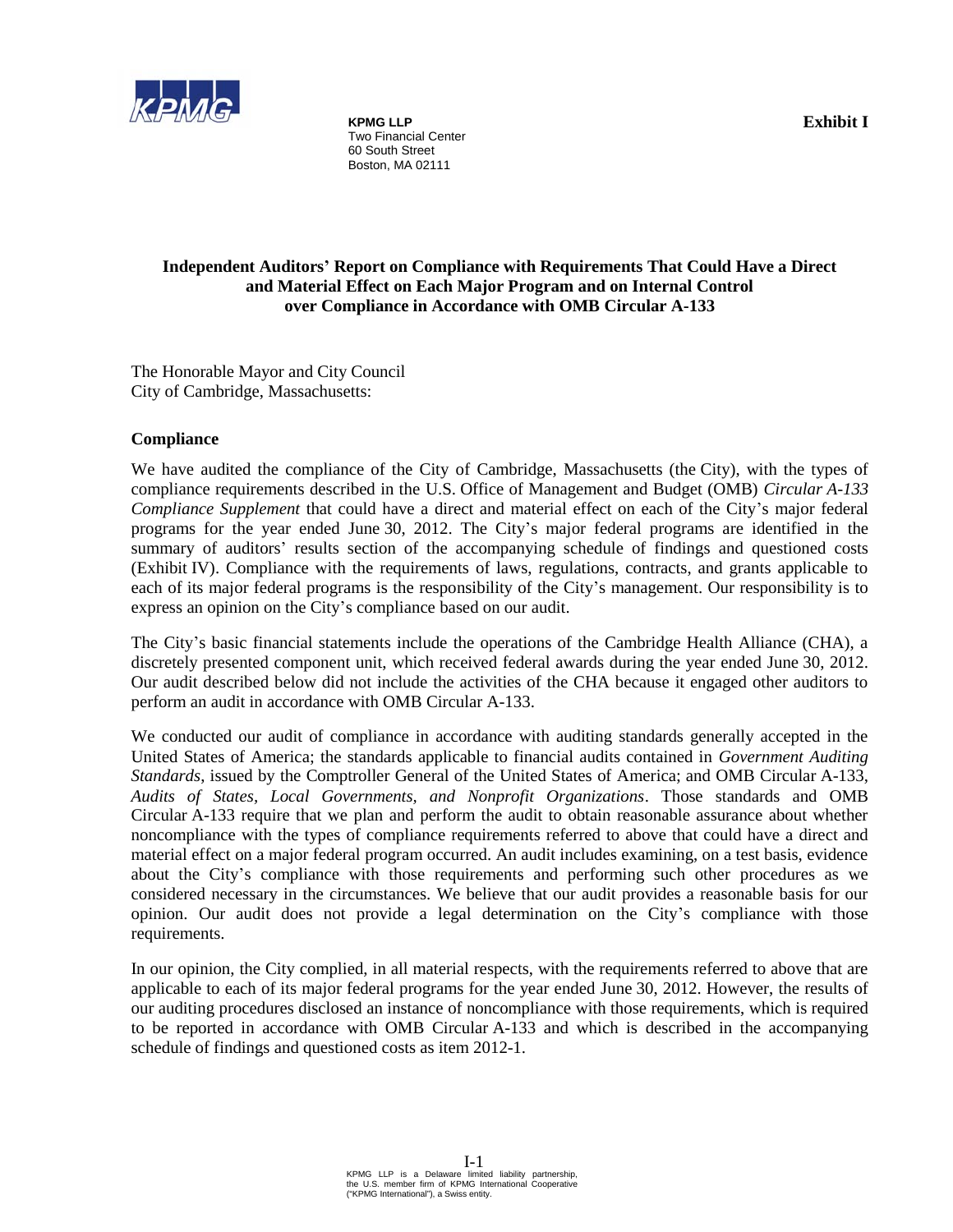

#### **Internal Control over Compliance**

Management of the City is responsible for establishing and maintaining effective internal control over compliance with requirements of laws, regulations, contracts, and grants applicable to federal programs. In planning and performing our audit, we considered the City's internal control over compliance with the requirements that could have a direct and material effect on a major federal program to determine the auditing procedures for the purpose of expressing our opinion on compliance and to test and report on internal control over compliance in accordance with OMB Circular A-133, but not for the purpose of expressing an opinion on the effectiveness of internal control over compliance. Accordingly, we do not express an opinion on the effectiveness of the City's internal control over compliance.

A deficiency in internal control over compliance exists when the design or operation of a control over compliance does not allow management or employees, in the normal course of performing their assigned functions, to prevent, or detect and correct, noncompliance with a type of compliance requirement of a federal program on a timely basis. A material weakness in internal control over compliance is a deficiency, or combination of deficiencies, in internal control over compliance, such that there is a reasonable possibility that material noncompliance with a type of compliance requirement of a federal program will not be prevented, or detected and corrected, on a timely basis.

Our consideration of internal control over compliance was for the limited purpose described in the first paragraph of this section and was not designed to identify all deficiencies in internal control over compliance that might be deficiencies, significant deficiencies, or material weaknesses. We did not identify any deficiencies in internal control over compliance that we consider to be material weaknesses, as defined above.

The City's response to the finding identified in our audit is described in the accompanying schedule of findings and questioned costs. We did not audit the City's response and, accordingly, we express no opinion on the response.

#### **Schedule of Expenditures of Federal Awards**

We have audited the financial statements of the governmental activities, the business-type activity, the discretely presented component unit, each major fund, and the aggregate remaining fund information of the City as of and for the year ended June 30, 2012, and have issued our report thereon, based upon our audit and the report of other auditors, dated December 14, 2012, which contained unqualified opinions on those financial statements. Our audit was conducted for the purpose of forming our opinions on the financial statements that collectively comprise the City's basic financial statements. We have not performed any procedures with respect to the audited financial statements subsequent to December 14, 2012. The accompanying schedule of expenditures of federal awards is presented for purposes of additional analysis as required by OMB Circular A-133 and is not a required part of the basic financial statements. Such information is the responsibility of management and was derived from and relates directly to the underlying accounting and other records used to prepare the basic financial statements. The information has been subjected to the auditing procedures applied in the audit of the basic financial statements and certain additional procedures, including comparing and reconciling such information directly to the underlying accounting and other records used to prepare the basic financial statements or to the financial statements themselves, and other additional procedures in accordance with auditing standards generally accepted in the United States of America. In our opinion, the schedule of expenditures of federal awards is fairly stated in all material respects in relation to the basic financial statements as a whole.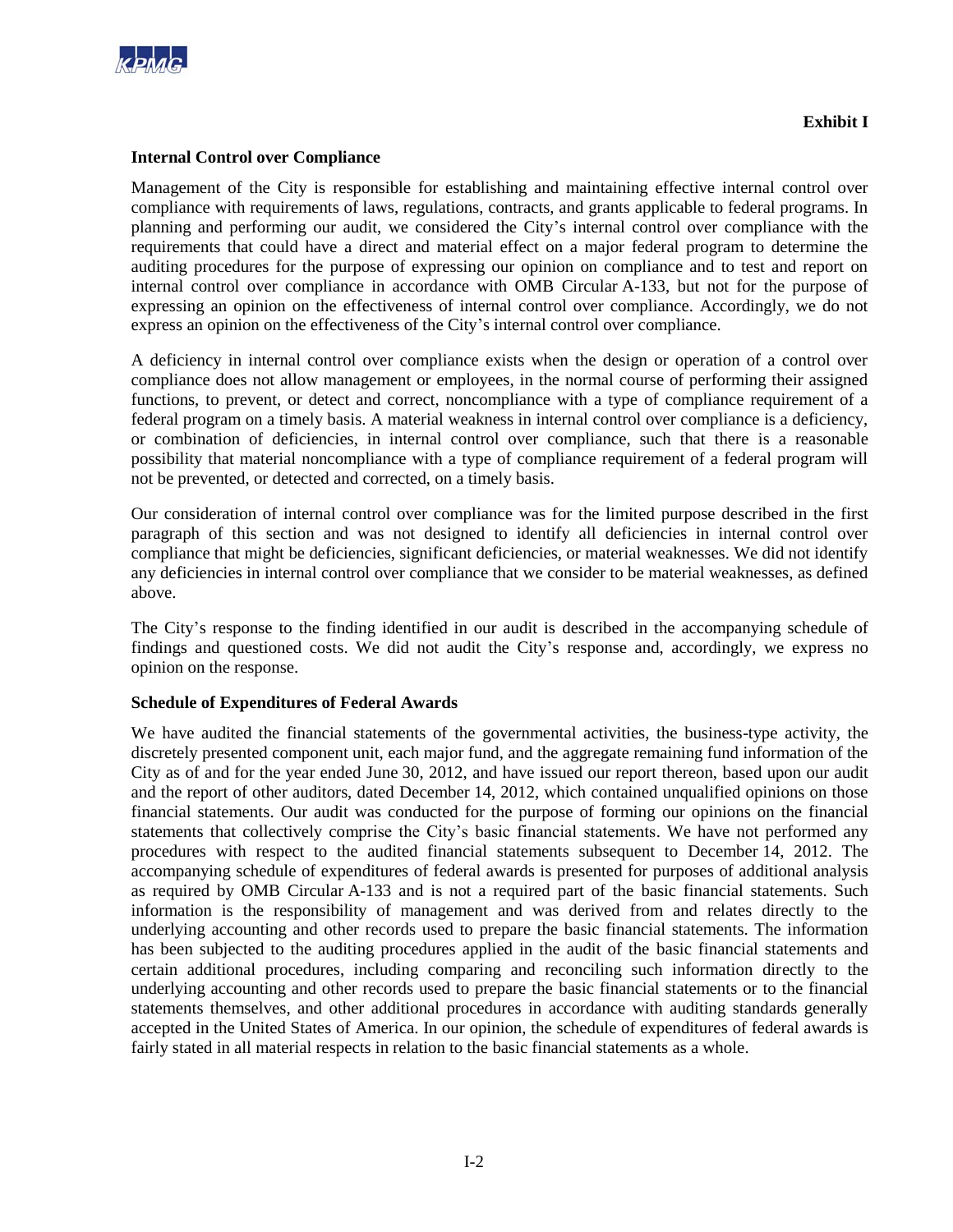

This report is intended solely for the information of the City Council, management, federal awarding agencies, and pass-through entities, and is not intended to be and should not be used by anyone other than these specified parties.

KPMG LLP

March 25, 2013 (except for schedule of expenditures of federal awards, which is as of December 14, 2012)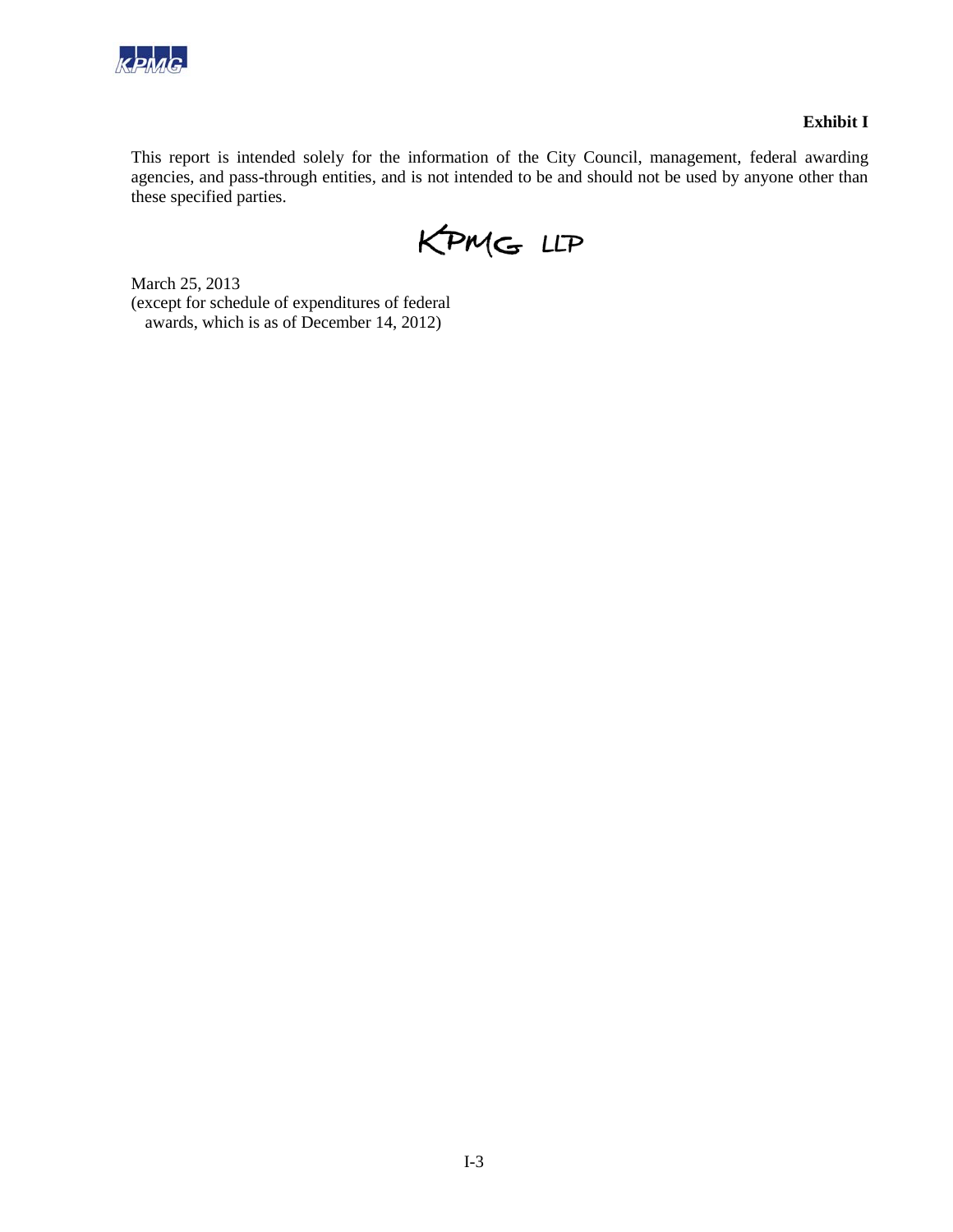#### **CITY OF CAMBRIDGE, MASSACHUSETTS**

#### Schedule of Expenditures of Federal Awards

Year ended June 30, 2012

| Federal grantor/pass-through grantor/<br>program title/pass-through grantor's number                                                                          | <b>CFDA</b><br>number      | 2012<br>expenditures          |
|---------------------------------------------------------------------------------------------------------------------------------------------------------------|----------------------------|-------------------------------|
| U.S. Department of Agriculture:<br>Passed through the Commonwealth of Massachusetts Department of Education:<br>Food Distribution                             | 10.550                     | \$<br>106,428                 |
| <b>Child Nutrition Cluster:</b><br>School Breakfast Program (SBP)<br>National School Lunch Program (NSLP)<br>Summer Food Service Program for Children (SFSPC) | 10.553<br>10.555<br>10.559 | 200,792<br>972,043<br>113,413 |
| <b>Total Child Nutrition Cluster</b>                                                                                                                          |                            | 1,286,248                     |
| Child and Adult Care Food Program<br>Fresh Fruit and Vegetable Program                                                                                        | 10.558<br>10.582           | 9,420<br>87,508               |
| Total                                                                                                                                                         |                            | 1,489,604                     |
| U.S. Department of Commerce:<br>Passed through the Cambridge Housing Authority:<br>ARRA-Broadband Technology Opportunities Program                            | 11.557                     | 93,188                        |
| U.S. Department of Housing and Urban Development:<br>Direct Programs:<br><b>Community Development Block Grants</b>                                            | 14.218                     | 10,629,759                    |
| <b>Emergency Shelter Grants Program</b>                                                                                                                       | 14.231                     | 119,176                       |
| <b>Supportive Housing Program</b>                                                                                                                             | 14.235                     | 2,944,985                     |
| Shelter Plus Care                                                                                                                                             | 14.238                     | 203,338                       |
| HOME Investment Partnerships Program                                                                                                                          | 14.239                     | 11,862,471                    |
| ARRA-Homeless Prevention and Rapid Re-Housing Program                                                                                                         | 14.257                     | 345.722                       |
| Fair Housing Assistance Program State and Local<br>Lead-Based Paint Hazard Control in Privately Owned Housing                                                 | 14.401<br>14.900           | 43.422<br>154,499             |
| Passed through the Cambridge Housing Authority:                                                                                                               |                            |                               |
| Resident Opportunity and Supportive Services – Service Coordinators                                                                                           | 14.870                     | 79,122                        |
| Moving to Work Demonstration Program                                                                                                                          | 14.881                     | 17,038                        |
| Total                                                                                                                                                         |                            | 26,399,532                    |
| U.S. Department of Justice:                                                                                                                                   |                            |                               |
| Direct Programs:                                                                                                                                              |                            |                               |
| Office of Violence Against Women Grant                                                                                                                        | 16.590                     | 101,752                       |
| Public Safety Partnership and Community Policing Grants                                                                                                       | 16.710                     | 186                           |
| Justice Assistance Grant Program Cluster:                                                                                                                     |                            |                               |
| Edward Byrne Memorial Justice Assistance Grant Program                                                                                                        | 16.738                     | 80,760                        |
| ARRA-Edward Byrne Memorial Justice Assistance Grant Program                                                                                                   | 16.804                     | 85,262                        |
| <b>Total Justice Assistance Grant Program Cluster</b>                                                                                                         |                            | 166,022                       |
| Passed through the Commonwealth of Massachusetts Executive Office of Public Safety:<br>ARRA-Violence Against Women Formula Grant                              | 16.588                     | 6,399                         |
|                                                                                                                                                               |                            |                               |
| Total                                                                                                                                                         |                            | 274,359                       |
| U.S. Department of Labor:<br>Passed through the Commonwealth Corporation:<br>Workforce Investment Act Cluster:                                                |                            |                               |
| WIA Adult Program                                                                                                                                             | 17.258                     | 1.065                         |
| <b>WIA Youth Activities</b>                                                                                                                                   | 17.259                     | 2,628                         |
| <b>WIA Dislocated Workers</b>                                                                                                                                 | 17.260                     | 1,964                         |
| ARRA-WIA Adult Program                                                                                                                                        | 17.258                     | 12,124                        |
| ARRA-WIA Youth Activities<br><b>ARRA-WIA Dislocated Workers</b>                                                                                               | 17.259<br>17.260           | 29,909<br>22,356              |
|                                                                                                                                                               |                            |                               |
| <b>Total Workforce Investment Act Cluster</b>                                                                                                                 |                            | 70,046                        |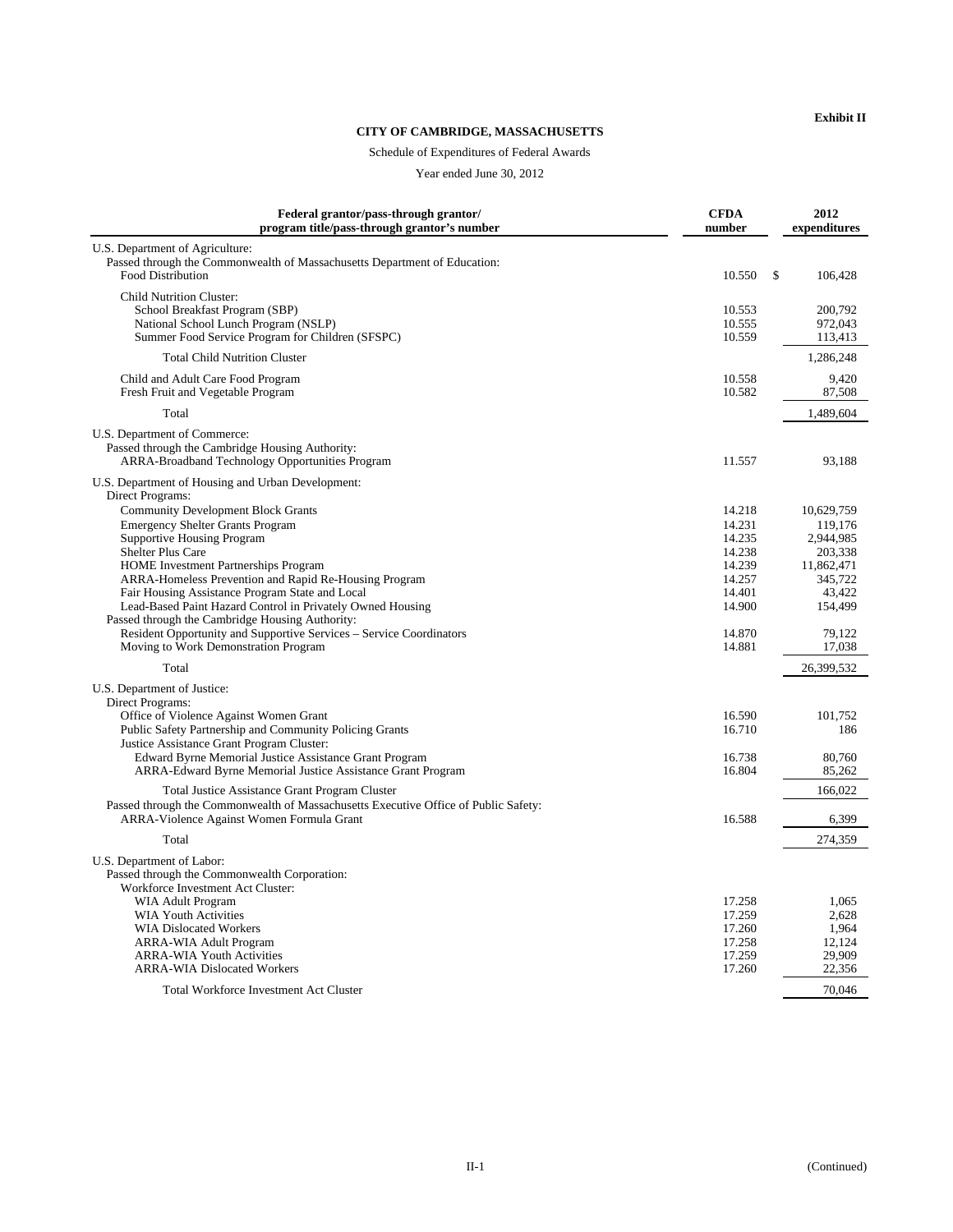#### **CITY OF CAMBRIDGE, MASSACHUSETTS**

#### Schedule of Expenditures of Federal Awards

Year ended June 30, 2012

| Federal grantor/pass-through grantor/<br>program title/pass-through grantor's number                                                                                                                                                                                                                                                                          | <b>CFDA</b><br>number                | 2012<br>expenditures                     |
|---------------------------------------------------------------------------------------------------------------------------------------------------------------------------------------------------------------------------------------------------------------------------------------------------------------------------------------------------------------|--------------------------------------|------------------------------------------|
| U.S. Department of Transportation:<br>Passed through the Commonwealth of Massachusetts Executive Office of Transportation:<br>Highway Planning and Construction Program<br>Passed through the Commonwealth of Massachusetts Executive Office of Transportation, Boston Regional<br>Metropolitan Planning Organization and Metropolitan Area Planning Council: | 20.205                               | \$<br>156,293                            |
| Highway Planning and Construction Program<br>Passed through the Commonwealth of Massachusetts Executive Office of Public Safety:<br>State and Community Highway Safety                                                                                                                                                                                        | 20.205<br>20.600                     | 109,757<br>2,816                         |
| Interagency Hazardous Materials Public Sector Training and Planning                                                                                                                                                                                                                                                                                           | 20.703                               | 3,588                                    |
| Total                                                                                                                                                                                                                                                                                                                                                         |                                      | 272,454                                  |
| National Endowment for the Arts:<br>Direct Programs:<br>Promotion of the Arts Grants to Organizations and Individuals                                                                                                                                                                                                                                         | 45.024                               | 4,362                                    |
| National Science Foundation:<br>Passed through Massachusetts Institute of Technology:<br><b>Education and Human Services</b><br>Passed through Boston University:                                                                                                                                                                                             | 47.076                               | 47,410                                   |
| ARRA-Trans-NSF Recovery Act Research Support                                                                                                                                                                                                                                                                                                                  | 47.082                               | 4,320                                    |
| Total                                                                                                                                                                                                                                                                                                                                                         |                                      | 51,730                                   |
| U.S. Environmental Protection Agency:<br>Passed through the Commonwealth of Massachusetts Executive Office of Environmental Protection:<br><b>ARRA-Water Quality Management Planning</b><br>Passed through the Massachusetts Water Pollution Abatement Trust:<br>Capitalization Grants for Clean Water State Revolving Funds                                  | 66.454<br>66.458                     | 48,510<br>5,083,333                      |
| Total                                                                                                                                                                                                                                                                                                                                                         |                                      | 5,131,843                                |
| U.S. Department of Energy:<br>Direct Programs:<br>ARRA-Energy Efficiency and Conservation Block Grant (EECBG)                                                                                                                                                                                                                                                 | 81.128                               | 212,237                                  |
| U.S. Department of Education:<br>Direct Programs:<br>Safe and Drug-Free Schools and Communities - National Programs<br>Foreign Language Assistance<br>Passed through the Commonwealth of Massachusetts Department of Education:<br><b>Adult Education Basic Grants to States</b>                                                                              | 84.184<br>84.293<br>84.002           | 111,646<br>188,642<br>212,525            |
| Title I – Part A Cluster:<br>Title I Grants to Local Educational Agencies<br><b>ARRA-Title I-Grants to Local Educational Agencies</b>                                                                                                                                                                                                                         | 84.010<br>84.389                     | 1,288,405<br>171,445                     |
| Total Title I – Part A Cluster                                                                                                                                                                                                                                                                                                                                |                                      | 1,459,850                                |
| Special Education Cluster (IDEA):<br>Special Education-Grants to States (IDEA, Part B)<br>Special Education-Preschool Grants (IDEA Preschool)<br>ARRA-Special Education-Grants to States (IDEA, Part B)<br>ARRA-Special Education-Preschool Grants (IDEA Preschool)                                                                                           | 84.027<br>84.173<br>84.391<br>84.392 | 3,087,710<br>56,628<br>228,096<br>14.605 |
| <b>Total Special Education Cluster (IDEA)</b>                                                                                                                                                                                                                                                                                                                 |                                      | 3,387,039                                |
| Career and Technical Education Basic Grants to States<br>Safe and Drug-Free Schools and Communities State Grants (School)<br>Education for Homeless Children and Youth Cluster:                                                                                                                                                                               | 84.048<br>84.186                     | 100.543<br>2,444                         |
| Education for Homeless Children and Youth<br>ARRA – Education for Homeless Children and Youth                                                                                                                                                                                                                                                                 | 84.196<br>84.387                     | 21,939<br>2,900                          |
| Total Education for Homeless Children and Youth Cluster                                                                                                                                                                                                                                                                                                       |                                      | 24,839                                   |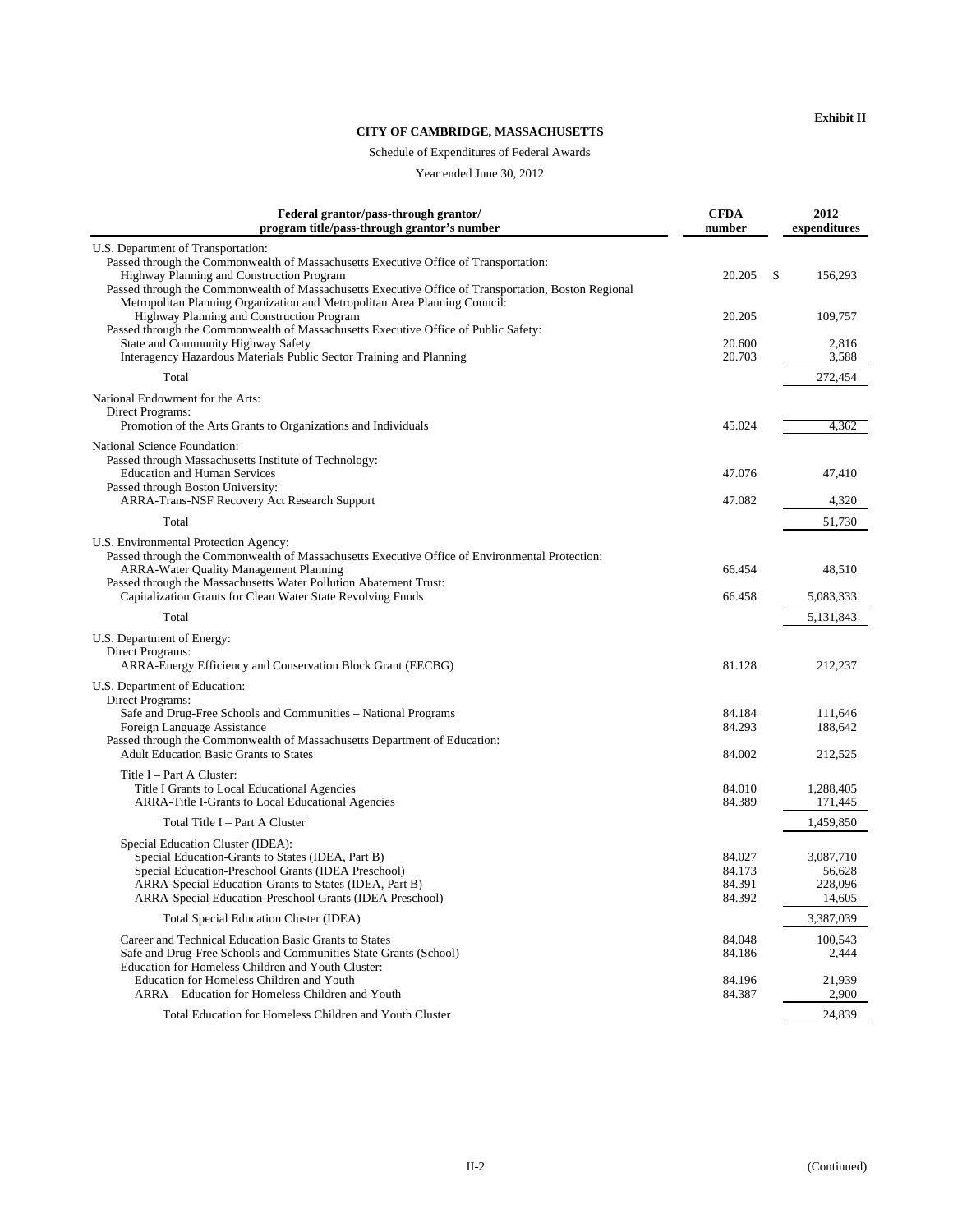#### **CITY OF CAMBRIDGE, MASSACHUSETTS**

#### Schedule of Expenditures of Federal Awards

Year ended June 30, 2012

| Federal grantor/pass-through grantor/<br>program title/pass-through grantor's number                                                                | <b>CFDA</b><br>number |              | 2012<br>expenditures |
|-----------------------------------------------------------------------------------------------------------------------------------------------------|-----------------------|--------------|----------------------|
| Twenty-First Century Community Learning Centers<br>Educational Technology State Grants Cluster:                                                     | 84.287                | $\mathbb{S}$ | 222,176              |
| <b>Education Technology State Grants</b>                                                                                                            | 84.318                |              | 23,189               |
| <b>ARRA</b> – Education Technology State Grants                                                                                                     | 84.386                |              | 44,865               |
| <b>Total Educational Technology State Grants Cluster</b>                                                                                            |                       |              | 68,054               |
| <b>English Language Acquisition Grants</b>                                                                                                          | 84.365                |              | 79,139               |
| <b>Improving Teacher Quality State Grants</b>                                                                                                       | 84.367                |              | 424,073              |
| ARRA-State Fiscal Stabilization Fund (SFSF)-Race to the Top Incentive Grants<br>Passed through the Town of Arlington, Massachusetts Public Schools: | 84.395                |              | 198,258              |
| Fund for the Improvement of Education – Teaching American History Grant                                                                             | 84.215                |              | 2,932                |
| Passed through City of Newton, Massachusetts Public Schools:                                                                                        |                       |              |                      |
| Fund for the Improvement of Education – Teaching American History Grant                                                                             | 84.215                |              | 4.500                |
| Total                                                                                                                                               |                       |              | 6,486,660            |
| U.S. Department of Health and Human Services:<br>Direct Programs:                                                                                   |                       |              |                      |
| Substance Abuse and Mental Health Services (STOP ACT)                                                                                               | 93.243                |              | 60,158               |
| Passed through the Commonwealth of Massachusetts Executive Office of Health and Human Services:                                                     |                       |              |                      |
| Public Health and Social Services Emergency Fund                                                                                                    | 93.003                |              | 400                  |
| Substance Abuse and Mental Health Services (BSAS OPIOIO)                                                                                            | 93.243                |              | 138,596              |
| National Bioterrorism Hospital Preparedness Program                                                                                                 | 93.889                |              | 788                  |
| Block Grants for Prevention and Treatment of Substance Abuse                                                                                        | 93.959                |              | 76,877               |
| Passed through the Commonwealth of Massachusetts Executive Office of Health and Human Services                                                      |                       |              |                      |
| and the Cambridge Hospital:                                                                                                                         |                       |              |                      |
| Community Transformation Grants and National Dissemination and Support                                                                              | 93.531                |              | 1,835                |
| Passed through the Commonwealth of Massachusetts Executive Office of Community Development:                                                         |                       |              |                      |
| Low-Income Home Energy Assistance Programs (LIHEAP)                                                                                                 | 93.568                |              | 1,572,325            |
| Passed through the Commonwealth of Massachusetts Department of Education:                                                                           | 93.590                |              |                      |
| Community Based Child Abuse Prevention Grant<br>Passed through the Institute for Community Health:                                                  |                       |              | 68,563               |
| Maternal and Child Health Federal Consolidated Programs                                                                                             | 93.110                |              | 294                  |
| Total                                                                                                                                               |                       |              | 1,919,836            |
|                                                                                                                                                     |                       |              |                      |
| U.S. Corporation for National and Community Service:<br>Passed through the Commonwealth of Massachusetts Department of Education:                   |                       |              |                      |
| Green in the Middle/Community Service Grant                                                                                                         | 94.004                |              | 16,348               |
|                                                                                                                                                     |                       |              |                      |
| U.S. Department of Homeland Security:                                                                                                               |                       |              |                      |
| Passed through Action for Boston Community Development, Inc.:                                                                                       |                       |              |                      |
| Emergency Food and Shelter National Board Program                                                                                                   | 97.024                |              | 6,000                |
| Passed through the Commonwealth of Massachusetts Executive Office of Public Safety:                                                                 |                       |              |                      |
| <b>Emergency Management Performance Grants</b>                                                                                                      | 97.042                |              | 18,034               |
| Port Security Grant Program                                                                                                                         | 97.056                |              | 437,157              |
| <b>Buffer Zone Protection Program</b>                                                                                                               | 97.078                |              | 43,703               |
| Passed through City of Boston, Massachusetts<br><b>Homeland Security Grant Program</b>                                                              | 97.067                |              | 19,861               |
| Total                                                                                                                                               |                       |              | 524,755              |
| Total federal expenditures                                                                                                                          |                       | \$           | 42,946,954           |

See accompanying notes to schedule of expenditures of federal awards.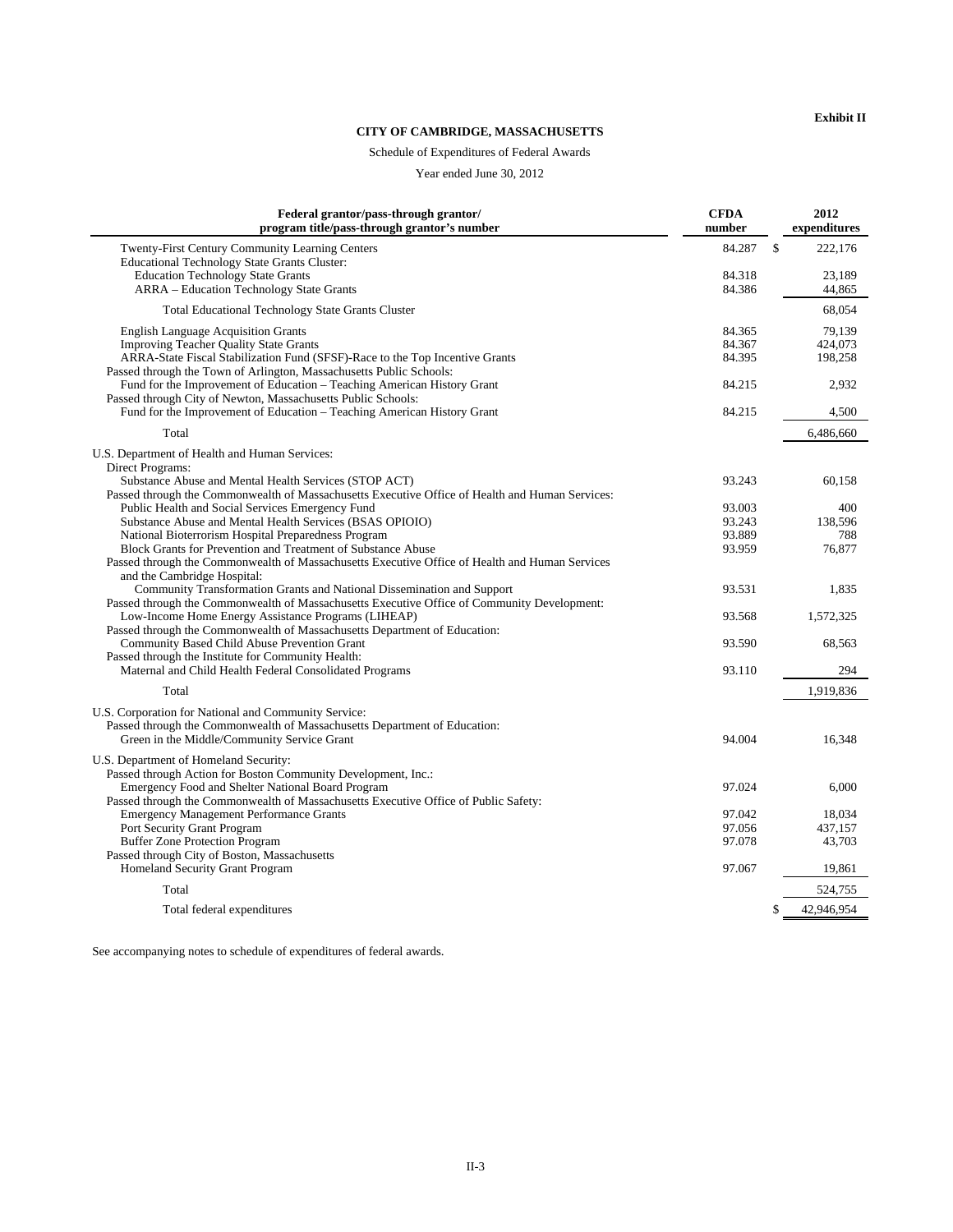# **CITY OF CAMBRIDGE, MASSACHUSETTS**

Notes to Schedule of Expenditures of Federal Awards

Year ended June 30, 2012

### **(1) Definition of Reporting Entity**

The schedule of expenditures of federal awards presents the activity of all federal awards of the City of Cambridge, Massachusetts (the City). All federal awards received directly from federal agencies as well as federal awards passed through other government agencies are included in the schedule.

#### **(2) Summary of Significant Accounting Policies**

The accounting and reporting policies of the City are set forth below:

#### *(a) Basis of Presentation*

The schedule of federal awards is presented using the modified accrual basis of accounting.

#### *(b) School Breakfast/Lunch Programs*

The City accounts for local, state, and federal expenditures of the National School Lunch and School Breakfast programs in one combined fund. Program expenditures in the schedule of expenditures of federal awards represent total federal reimbursements for meals provided during 2012.

#### *(c) Food Distribution Program*

Noncash contributions of commodities under the Food Distribution Program are received under a state distribution formula and are valued at federally published wholesale prices for purposes of this schedule. Such commodities are not recorded in the financial records although memorandum records are maintained.

#### *(d) Other*

Certain federal programs stipulate that a portion of the grant award be paid directly to the Massachusetts Teachers Retirement System (MTRS). The City does not report the amount paid directly to the MTRS as an expenditure in the accompanying schedule. The program and corresponding amounts paid directly to the MTRS are as follows:

| <b>Program title</b>                                                                          | <b>CFDA</b><br>number | Amount<br>paid to<br><b>MTRS</b> |
|-----------------------------------------------------------------------------------------------|-----------------------|----------------------------------|
| <b>Improving Teacher Quality State Grants</b><br>Title I Grants to Local Educational Agencies | 84.367<br>84.010      | 24,749<br>60,832                 |
| Total                                                                                         |                       | 85.581                           |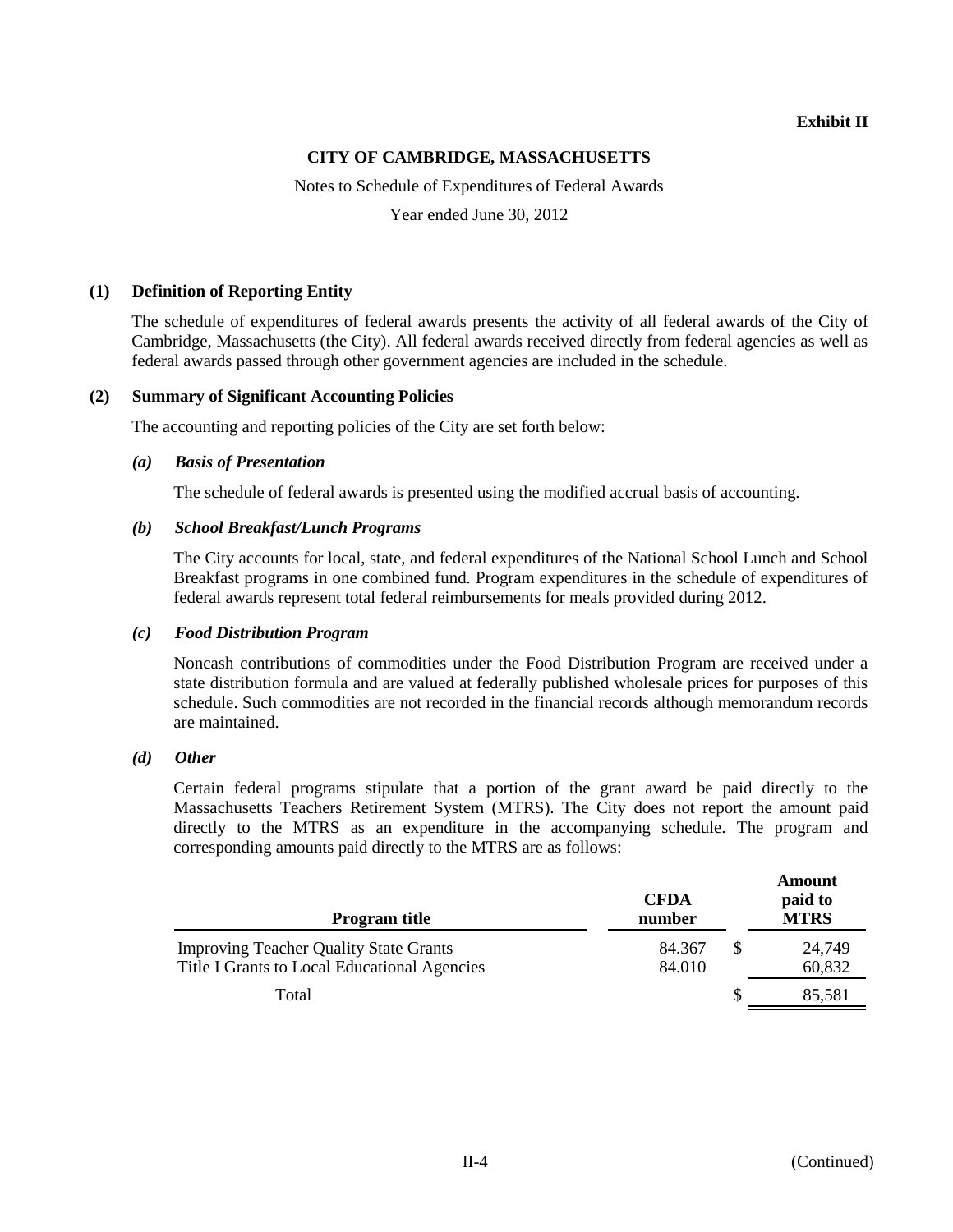### **CITY OF CAMBRIDGE, MASSACHUSETTS**

Notes to Schedule of Expenditures of Federal Awards

Year ended June 30, 2012

#### **(3) Subrecipient Expenditures**

The schedule of expenditures of federal awards includes funds paid by the City to its subrecipients. Of the federal expenditures presented in the schedule, the City provided federal awards to subrecipients as follows:

| <b>Program title</b>                        | <b>CFDA</b><br>number | Amount<br>provided to<br>subrecipients |
|---------------------------------------------|-----------------------|----------------------------------------|
| <b>Community Development Block Grants</b>   | 14.218                | 1,570,306                              |
| <b>HOME</b> Investment Partnerships Program | 14.239                | 2,368,003                              |
| <b>HUD Supportive Housing Program</b>       | 14.235                | 2,830,418                              |
| <b>HUD Shelter Plus Care Program</b>        | 14.238                | 203,338                                |

## **(4) Loans or Loan Guarantees**

The schedule of expenditures of federal awards includes funds loaned by the City to its subrecipients. Of the federal expenditures presented in the schedule, the outstanding loan balances at the end of the previous year to subrecipients are as follows:

| <b>Program title</b>                                       | <b>CFDA</b><br>number | Outstanding<br>loan balance |
|------------------------------------------------------------|-----------------------|-----------------------------|
| <b>Community Development Block Grants</b>                  | 14.218                | 7,561,865                   |
| <b>HOME</b> Investment Partnerships Program                | 14.239                | 9,375,669                   |
| Lead-based Paint Hazard Control in Privately Owned Housing | 14.900                | 152,924                     |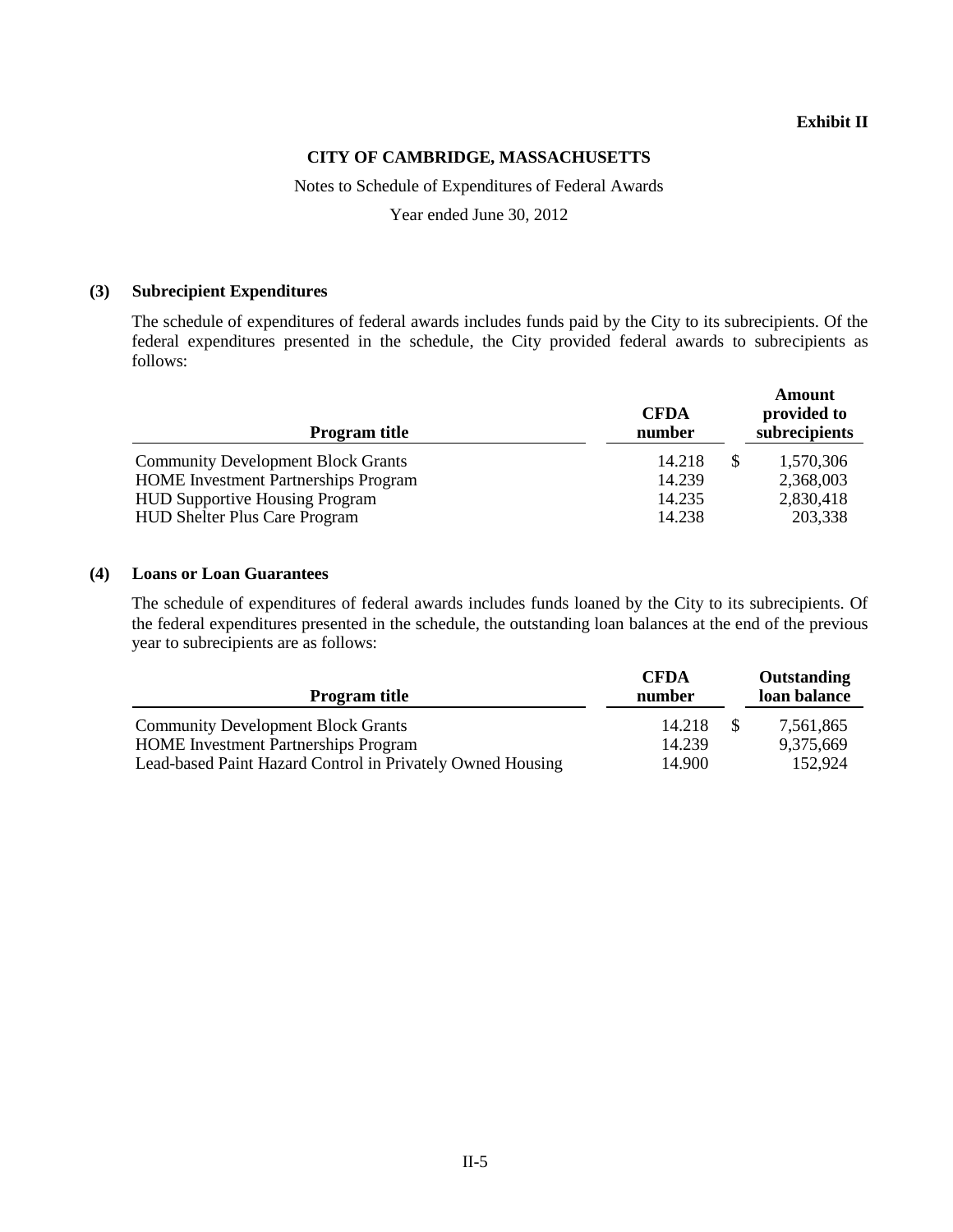

**KPMG LLP**  Two Financial Center 60 South Street Boston, MA 02111

**Exhibit III** 

#### **Report on Internal Control over Financial Reporting and on Compliance and Other Matters Based on an Audit of Financial Statements Performed in Accordance with** *Government Auditing Standards*

The Honorable Mayor and City Council City of Cambridge, Massachusetts:

We have audited the financial statements of the governmental activities, business-type activity, the discretely presented component unit, each major fund, and the aggregate remaining fund information of the City of Cambridge, Massachusetts (the City) as of and for the year ended June 30, 2012, which collectively comprise the City's basic financial statements and have issued our report thereon dated December 14, 2012. Our report was modified to include a reference to other auditors. We conducted our audit in accordance with auditing standards generally accepted in the United States of America and the standards applicable to financial audits contained in *Government Auditing Standards*, issued by the Comptroller General of the United States. Other auditors audited the financial statements of Cambridge Health Alliance, as described in our report on the City's financial statements. This report does not include the results of the other auditors' testing of internal control over financial reporting or compliance and other matters that are reported on separately by those auditors.

#### **Internal Control over Financial Reporting**

Management of the City is responsible for establishing and maintaining effective internal control over financial reporting. In planning and performing our audit, we considered the City's internal control over financial reporting as a basis for designing our auditing procedures for the purpose of expressing our opinions on the basic financial statements, but not for the purpose of expressing an opinion on the effectiveness of the City's internal control over financial reporting. Accordingly, we do not express an opinion on the effectiveness of the City's internal control over financial reporting.

A deficiency in internal control over financial reporting exists when the design or operation of a control does not allow management or employees, in the normal course of performing their assigned functions, to prevent, or detect and correct misstatements on a timely basis. A material weakness is a deficiency, or combination of deficiencies, in internal control over financial reporting, such that there is a reasonable possibility that a material misstatement of the entity's financial statements will not be prevented, or detected and corrected on a timely basis.

Our consideration of the internal control over financial reporting was for the limited purpose described in the first paragraph of this section and was not designed to identify all deficiencies in the internal control over financial reporting that might be deficiencies, significant deficiencies or material weaknesses. We did not identify any deficiencies in internal control over financial reporting that we consider to be material weaknesses, as defined above.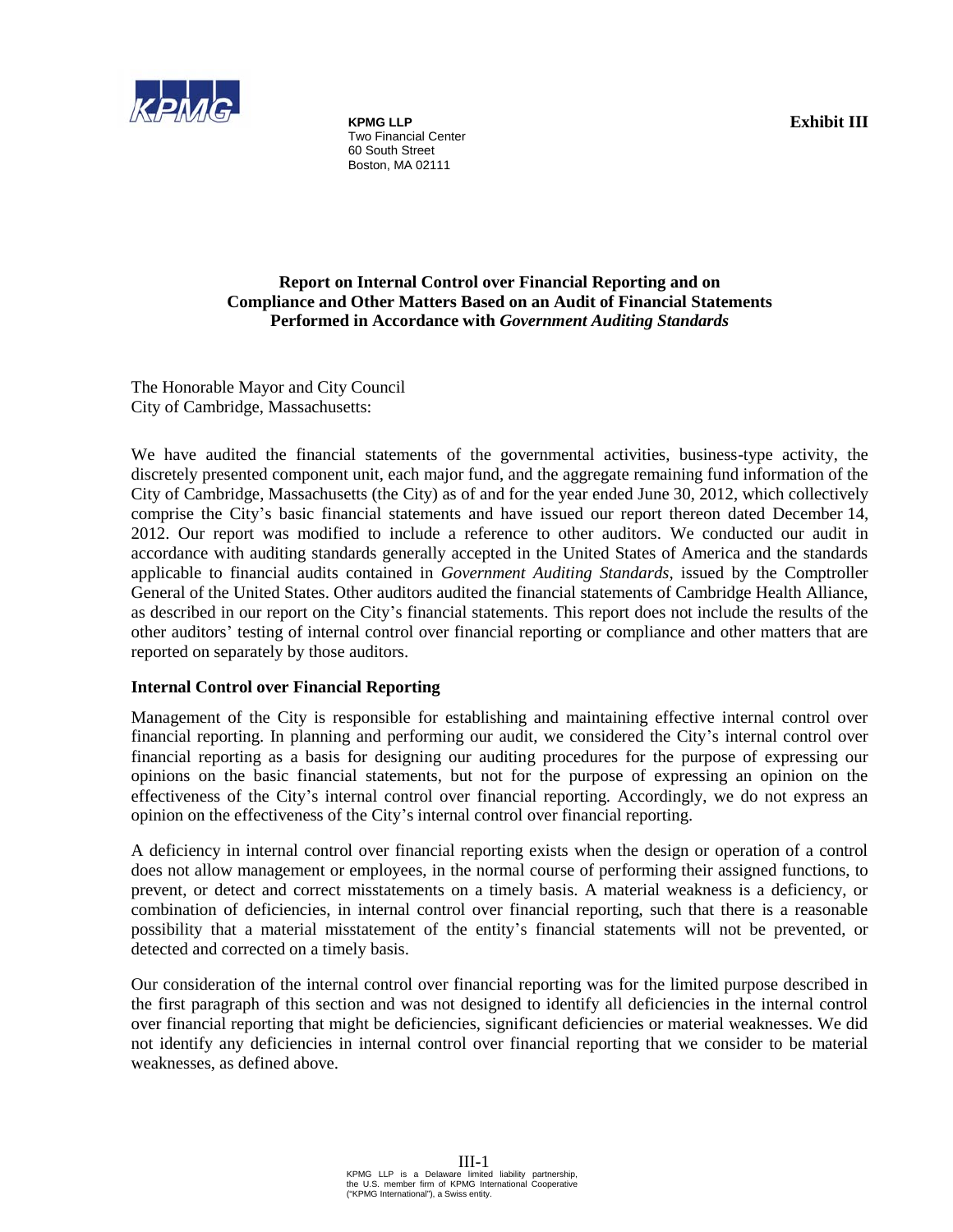

### **Compliance and Other Matters**

As part of obtaining reasonable assurance about whether the City's basic financial statements are free of material misstatement, we performed tests of its compliance with certain provisions of laws, regulations, contracts and grant agreements, noncompliance with which could have a direct and material effect on the determination of financial statement amounts. However, providing an opinion on compliance with those provisions was not an objective of our audit and, accordingly, we do not express such an opinion. The results of our tests disclosed no instances of noncompliance or other matters that are required to be reported under *Government Auditing Standards*.

This report is intended solely for the information of the City Council, management, federal awarding agencies and pass-through entities, and is not intended to be and should not be used by anyone other than these specified parties.



December 14, 2012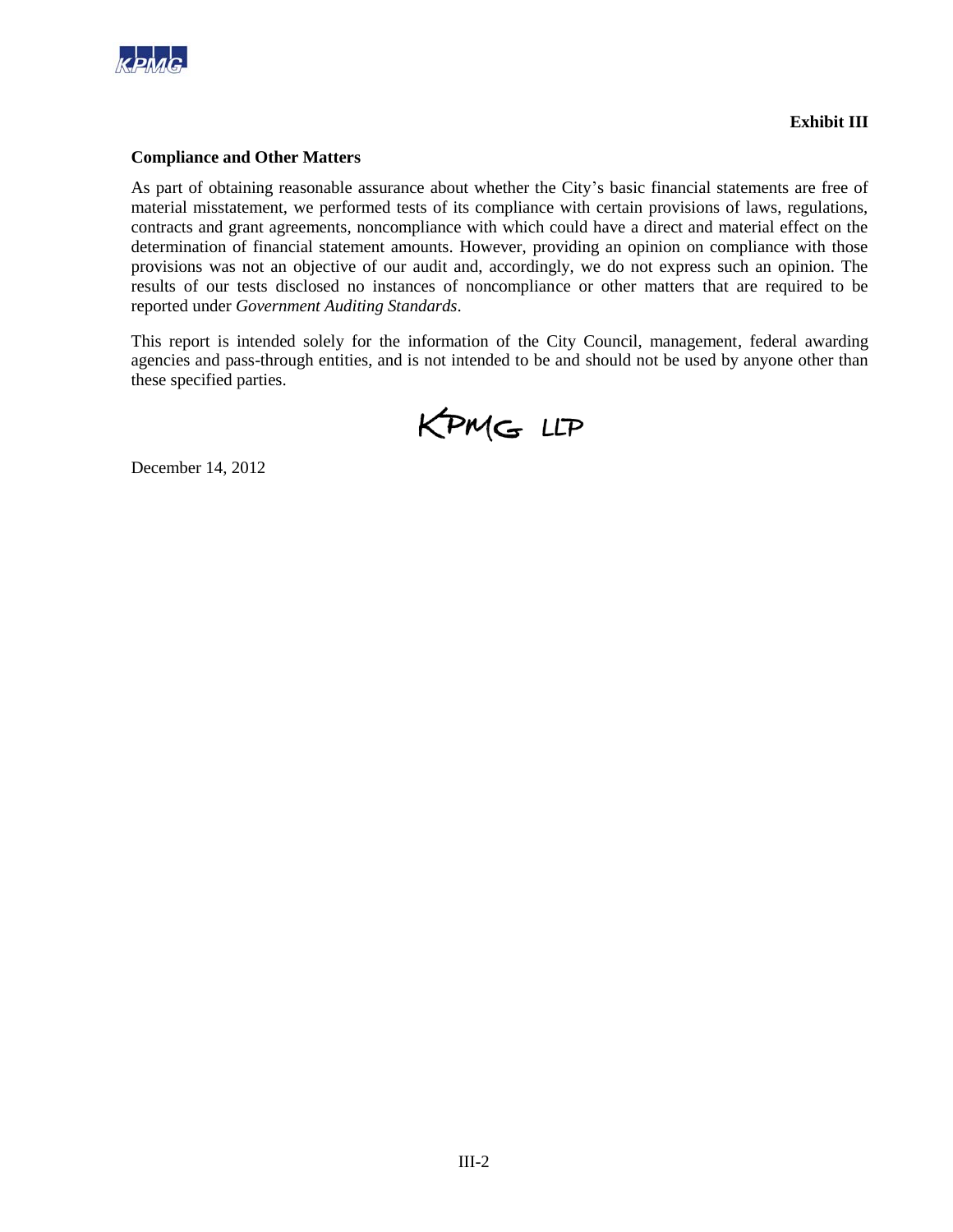## **Exhibit IV**

# **CITY OF CAMBRIDGE, MASSACHUSETTS**

Schedule of Findings and Questioned Costs

Year ended June 30, 2012

# **(1) Summary of Auditors' Results**

#### *Financial Statements*

| Type of auditors' report issued:                                                                                                                                                                                                                                                                                                                                                                                                                        | Unqualified |              |                                                                              |
|---------------------------------------------------------------------------------------------------------------------------------------------------------------------------------------------------------------------------------------------------------------------------------------------------------------------------------------------------------------------------------------------------------------------------------------------------------|-------------|--------------|------------------------------------------------------------------------------|
| Internal control over financial reporting:                                                                                                                                                                                                                                                                                                                                                                                                              |             |              |                                                                              |
| Material weakness(es) identified?                                                                                                                                                                                                                                                                                                                                                                                                                       | yes         | $\mathbf{X}$ | no                                                                           |
| Significant deficiency (ies) identified that are<br>$\bullet$<br>not considered to be material weaknesses?                                                                                                                                                                                                                                                                                                                                              | yes         | $\mathbf{X}$ | none reported                                                                |
| Noncompliance material to the financial<br>statements noted?                                                                                                                                                                                                                                                                                                                                                                                            | yes         | X            | no                                                                           |
| <b>Federal Awards</b>                                                                                                                                                                                                                                                                                                                                                                                                                                   |             |              |                                                                              |
| Internal control over major programs:                                                                                                                                                                                                                                                                                                                                                                                                                   |             |              |                                                                              |
| Material weakness(es) identified?<br>$\bullet$                                                                                                                                                                                                                                                                                                                                                                                                          | yes         | X            | no                                                                           |
| Significant deficiency (ies) identified that are<br>$\bullet$<br>not considered to be material weaknesses?                                                                                                                                                                                                                                                                                                                                              | yes         | $\mathbf{X}$ | none reported                                                                |
| Type of auditors' report issued on compliance<br>for major programs:                                                                                                                                                                                                                                                                                                                                                                                    | Unqualified |              |                                                                              |
| Any audit findings disclosed that are required to be<br>reported in accordance with section $510(a)$<br>of OMB Circular A-133?                                                                                                                                                                                                                                                                                                                          | yes<br>X    |              | no                                                                           |
| <b>Identification of Major Programs</b>                                                                                                                                                                                                                                                                                                                                                                                                                 |             |              |                                                                              |
| Name of federal program or cluster                                                                                                                                                                                                                                                                                                                                                                                                                      |             |              | CFDA#                                                                        |
| <b>Child Nutrition Cluster:</b><br>School Breakfast Program (SBP)<br>National School Lunch Program (NSLP)<br>Summer Food Service Program for Children (SFSPC)<br><b>Community Development Block Grants (CDBG)</b><br>HOME Investment Partnerships Program (HOME)<br>ARRA-Homeless Prevention and Rapid Re-Housing<br>Capitalization Grants for Clean Water State Revolving Funds<br>ARRA-Energy Efficiency and Conservation Block Grant Program (EECBG) |             |              | 10.553<br>10.555<br>10.559<br>14.218<br>14.239<br>14.257<br>66.458<br>81.128 |
| Dollar threshold used to distinguish between<br>type A and type B programs:                                                                                                                                                                                                                                                                                                                                                                             | \$1,288,409 |              |                                                                              |
| Auditee qualified as low-risk auditee?                                                                                                                                                                                                                                                                                                                                                                                                                  | X<br>yes    |              | no                                                                           |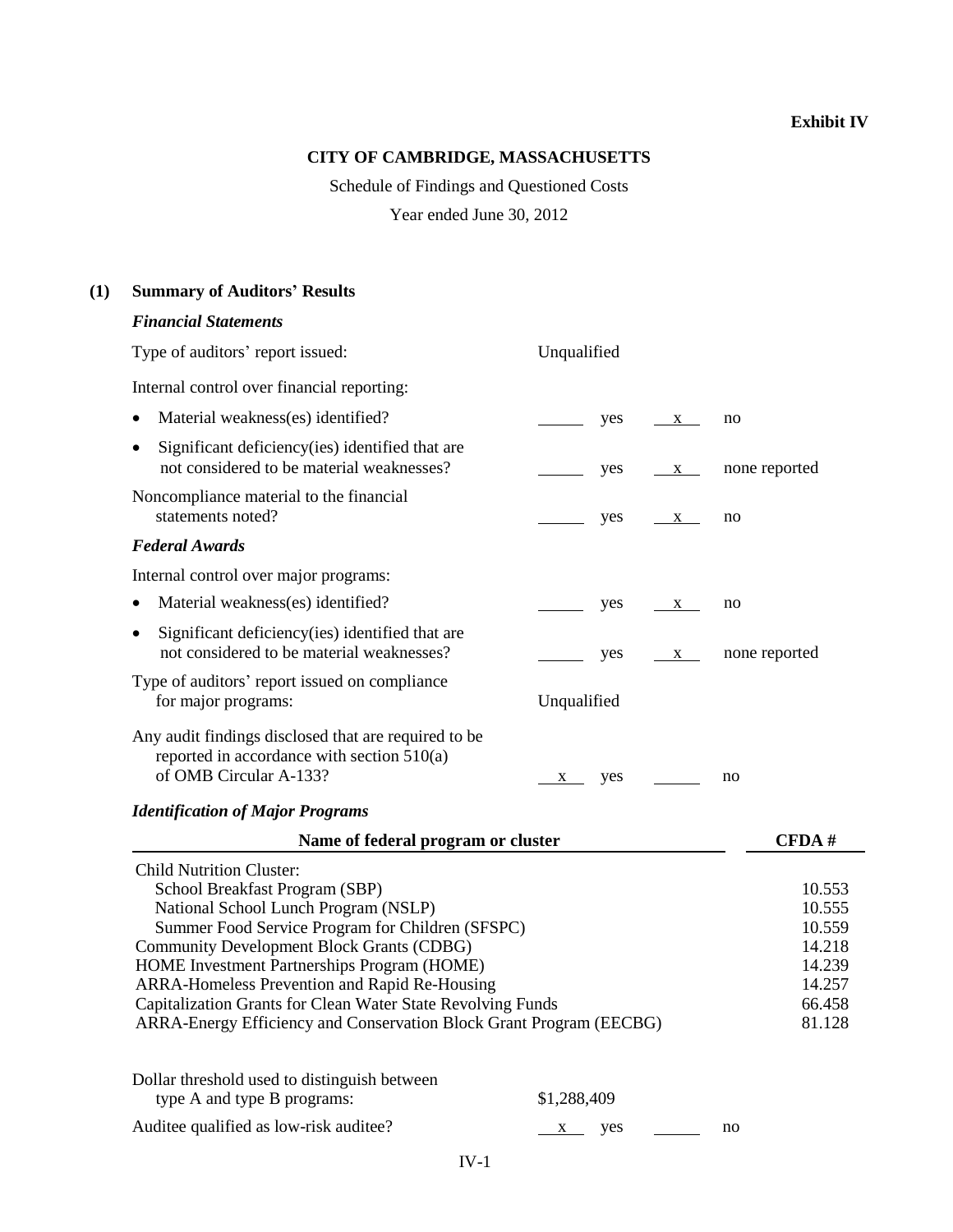#### **Exhibit IV**

## **CITY OF CAMBRIDGE, MASSACHUSETTS**

Schedule of Findings and Questioned Costs

Year ended June 30, 2012

# **(2) Relating to Financial Statements Findings Reported in Accordance with** *Government Auditing Standards*

None

| (3) | <b>Findings and Questioned Costs Relating to Federal Awards</b> |                                                                                             |  |  |  |
|-----|-----------------------------------------------------------------|---------------------------------------------------------------------------------------------|--|--|--|
|     | <b>Finding Number:</b>                                          | $2012 - 1$                                                                                  |  |  |  |
|     | U.S. Department of Housing and Urban Development                |                                                                                             |  |  |  |
|     | <b>Pass-Through Agency:</b> None                                |                                                                                             |  |  |  |
|     | Program:                                                        | HOME Investment Partnerships (HOME), and Community Development<br><b>Block Grant (CDBG)</b> |  |  |  |
|     | <b>CFDA Number:</b>                                             | 14.239, 14.218                                                                              |  |  |  |
|     | <b>Award Number:</b>                                            | M-11-MC-25-0202, B-11-MC-25-0005                                                            |  |  |  |
|     | <b>Award Year:</b>                                              | 2012                                                                                        |  |  |  |
|     | <b>Finding:</b>                                                 | Allowable Costs                                                                             |  |  |  |

#### **Criteria**

Where employees are expected to work solely on a single Federal award or cost objective, charges for their salaries and wages will be supported by periodic certifications that the employees worked solely on that program for the period covered by the certification. These certifications will be prepared at-least semi-annually and will be signed by the employee or supervisory official having firsthand knowledge of the work performed by the employee.

Where employees work on multiple activities or cost objectives, a distribution of their salaries and wages will be supported by personnel activity reports or equivalent documentation which meets the standards in subsection (5) unless a statistical sampling see (see subsection (6)) or other substitute system has been approved by the cognizant Federal agency.

#### **Condition**

The OMB requires that for employees working solely on one cost objective, the employee/position was certified at least semi-annually; for employees working on more than one cost objective, a personnel activity report was prepared.

In 7 of the 25 payroll selections, the personnel activity report was not prepared. Therefore, we could not ensure that HOME/CDBG was in compliance with requirements set forth by the OMB for payroll expenses.